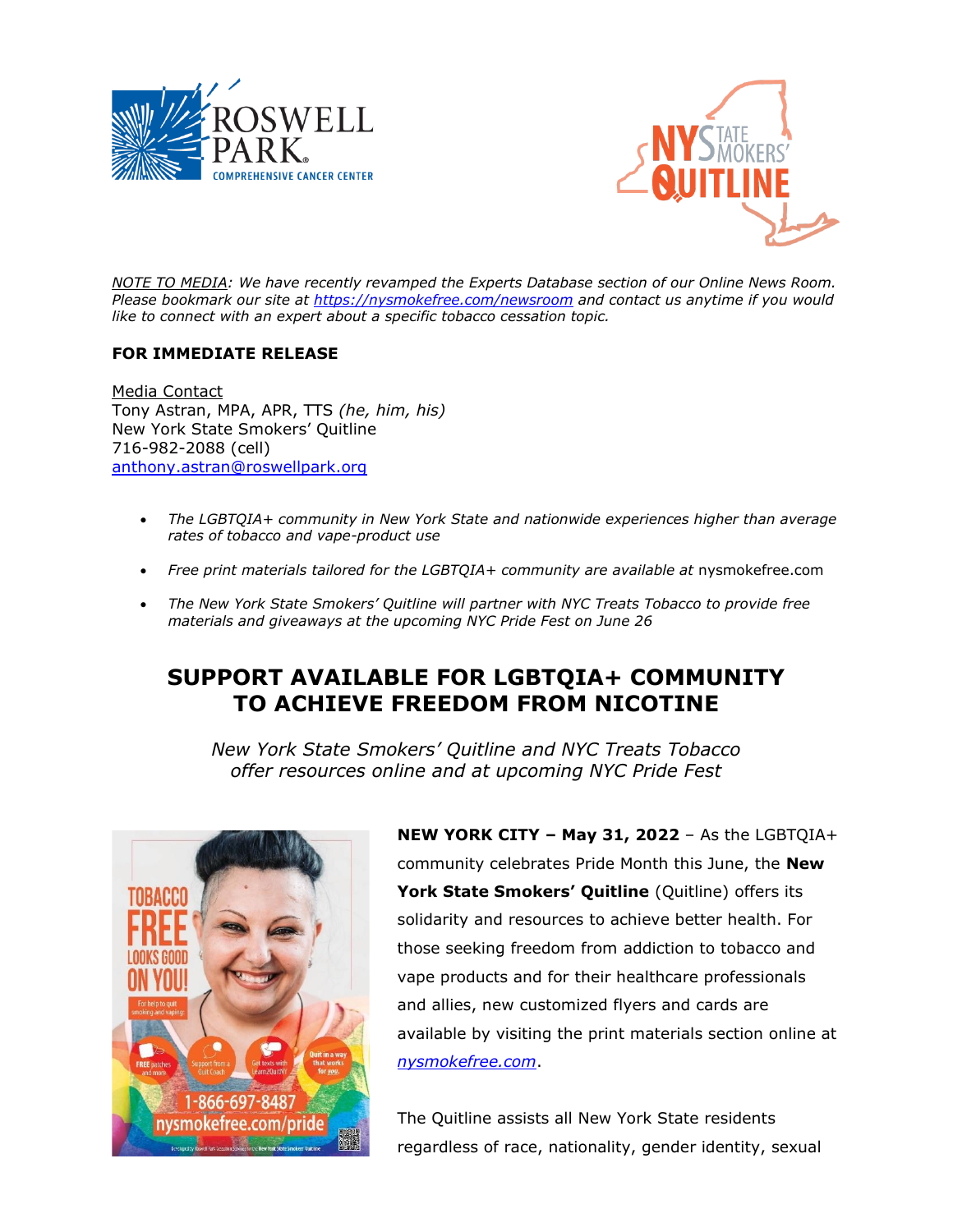orientation, religion or disability. While overall smoking rates continue to decline statewide and nationwide, the LGBTQIA+ community experiences higher rates of use on average. According to the [Centers for Disease Control and Prevention](https://www.cdc.gov/tobacco/campaign/tips/groups/lgbt.html) (CDC), nearly 1 in 6 (16.1%) of lesbian, gay and bisexual adults smoke cigarettes, compared with nearly 1 in 8 (12.3%) of heterosexual/straight adults. In addition, cigarette smoking is higher among transgender adults (35.5%), compared with adults whose gender identity corresponds with their birth sex (cisgender). Here in New York State, residents who identify as lesbian, gay or bisexual are among [the highest risk](https://www.health.ny.gov/prevention/tobacco_control/reports/docs/2018_nys_tobacco_use_differences.pdf) for all types of tobacco use, including cigarettes, vape products, hookah and cigars.

To reach the LGBTQIA+ community in New York State, the Quitline will partner with NYC [Treats Tobacco](https://publichealth.nyu.edu/w/nyctt) to organize a booth at NYC Pride Fest on Sunday, June 26. Printed versions of the customized flyers and cards will be available, and on-site representatives with NYC Treats Tobacco will encourage event attendees to register at *nysmokefree.com* for free resources and telephonic coaching support. NYC Treats Tobacco, based physically at the NYU School of Global Public Health in Manhattan, is one of eight statewide regional contractors of [Health Systems for a Tobacco-Free New York.](https://www.health.ny.gov/prevention/tobacco_control/program_components.htm) NYC Treats Tobacco plans to distribute additional giveaway items at the booth, such as Pride-themed water bottles, bandanas and sunscreen.

The Quitline provides coaching support via phone at **1-866-NY-QUITS** (1-866-697-8487), via text messaging and online at *nysmokefree.com*. Most participants are eligible to receive a free starter kit of nicotine replacement therapy shipped to their home address, usually consisting of nicotine patches and/or nicotine gum or lozenges.

In addition to these and other free resources offered by the Quitline, the LGBTQIA+ community can visit the following two websites for tailored information:

- CDC's Tips from Former Smokers<sup>™</sup> Campaign: multiple stories are available involving the LGBTQIA+ community at <https://www.cdc.gov/tobacco/campaign/tips/groups/lgbt.html>
- Outlast Tobacco: this initiative from the National LGBT Cancer Network including statistics and quit-tips at<https://cancer-network.org/outlast-tobacco/>

The New York State Smokers' Quitline is for everyone – this especially means the LGBTQIA+ community, who unfortunately continue to exhibit higher rates of tobacco and vape-product use. As we celebrate Pride Month together this June, the Quitline reminds the LGBTQIA+ community, their healthcare professionals and all allies that free resources and coaching support is available to achieve freedom from nicotine and live a longer, healthier life.